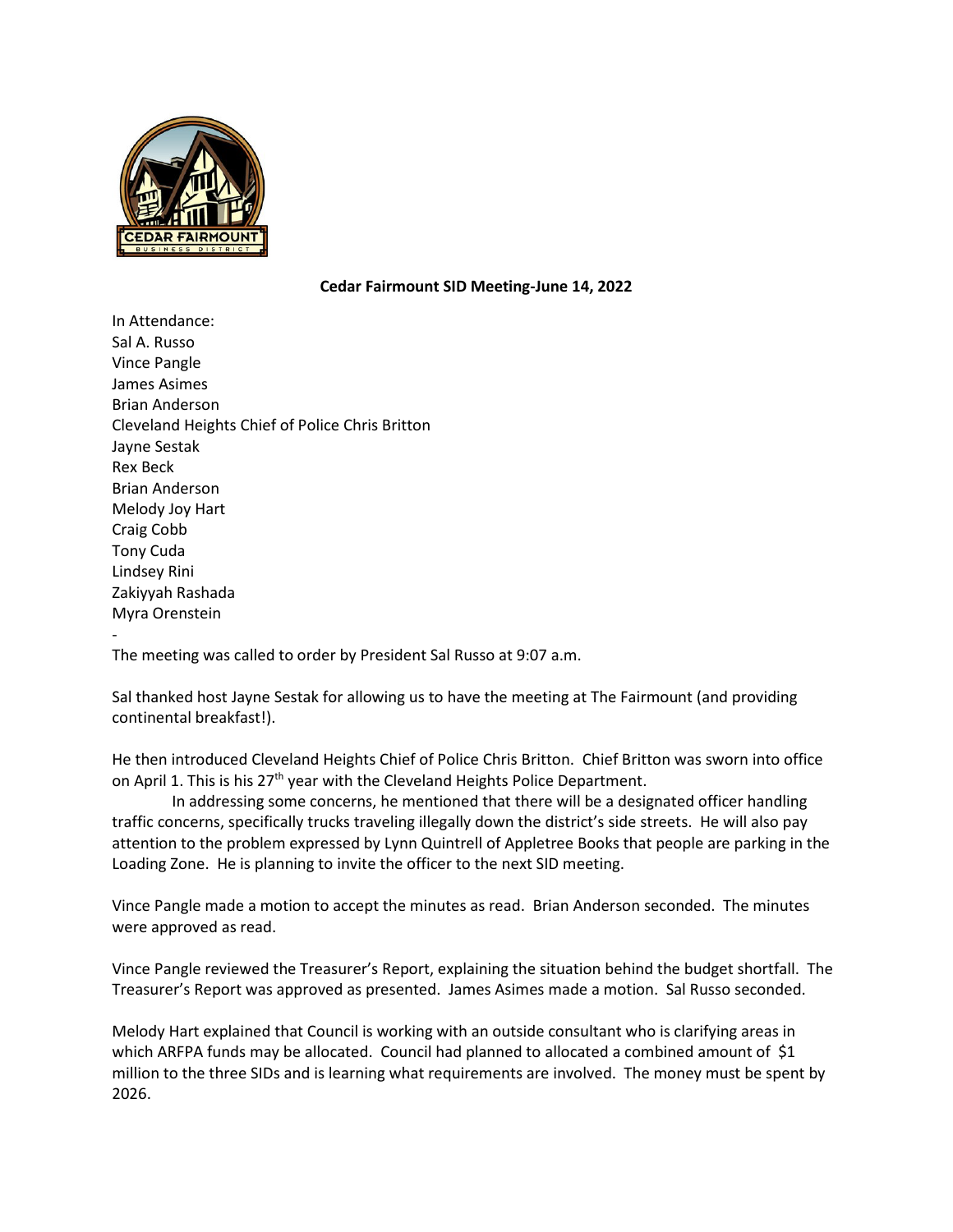## **Old Business**

**Top of the Hill Update**-Lindsey Rini, The Ascent at Top of the Hill's Property Manager, said the date for the first move-in is July 22<sup>nd</sup>. Move-ins will take place on a phased-in basis. The first building's tenants will be located on Euclid Heights Boulevard. She anticipates that tenants will occupy the largest building by November (worst-case scenario).

Tenants may occupy apartments on a phased-in basis by floor based on approvals by the City of Cleveland Heights Fire Department.

She added that traffic has picked up recently and that 10 percent of the leases have been made. She and Zakiyyah Rashada, Leasing Consultant, agreed that there will always be a rotation of students. The one-bedroom apartments start at \$1795 (same size in the tall building are \$100 more).

**Nighttown Update** -Myra did a walk-through of Nighttown and was surprised by the vast space covered by the many components of the restaurant. She was assured by Gregg Levy and Stephanie Pack of Red Restaurant Group that they want to retain the feeling of Nighttown. They have put valuable pieces of artwork on cold storage, rebuilt the interior almost completely, created office space, new kitchen and dishwasher area, updated patio service areas, introduced an HVAC system, ensured that it is ADA compliant and so much more. In addition, she said that Levy and Pack assured her that the menu will very closely resemble Nighttown and will not be Red, the Steakhouse. A stage is being constructed, but at present, things are being taken in baby steps with interior and cuisine taking top priority.

**SID Expansion Update**--Sal Russo, Vince Pangle and Myra Orenstein have been working to gain signed proxies from commercial and residential building owners so as to meet deadlines. In order to create the expansion 60 percent of the linear feet of the district must approve the expansion.

The proposed expansion would encompass a portion of Cedar Road, Surrey, Lennox and a portion of Euclid Heights Boulevard.

Proxies must arrive at City Council asap in order to meet its deadlines. Paperwork is due at the County by September 13.

**Concerns Expressed by Lynn Quintrell**-The loading zone concern was presented to Chief Britton who is investigating further.

Eric Zamft told Myra that a meeting with the scooter companies, the County and some inner ring suburbs is slated for later this week. At that time protocols and improvements will be discussed. Parking Deck Deterioration-Brian Anderson said a structural engineer was out last week and is doing an assessment. Craig Cobb said the garage was flooded this morning. He sent information to the Cleveland Heights APP. He also said that there was scaffolding at the garage.

Sal expressed dissatisfaction regarding the fact that property owners are held to a high maintenance standard for their properties and yet the City lets the garage deteriorate. Brian assured him that City Hill will be apprised of the situation.

## **New Business**

**Landscaping**-Deluxe Landscaping has completed plantings of all sidewalk planters. The City and Deluxe have coordinated their efforts and all hanging plants are in place.

Myra has reached out to the City Forestry Department about the overgrowth of the trees. Nothing has been done. She is reaching out again, as is Brian and some City Council members.

**P.U.P.**-Myra reported that she submitted a grant to cover costs for this program. The grant was deined. She's reached out to find out why and received no response.